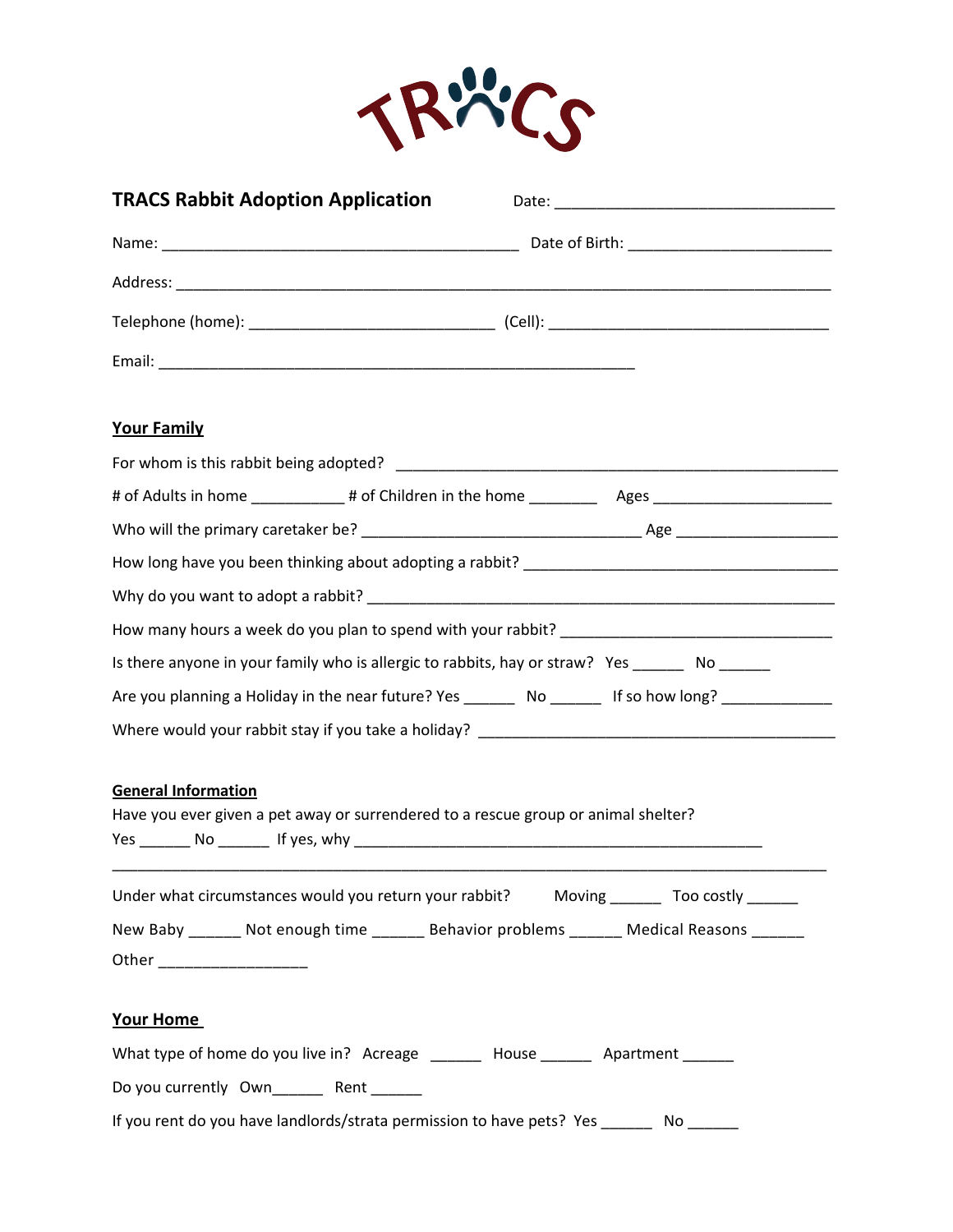## Please provide us with contact information for your landlord or a copy of your strata by-laws

\_\_\_\_\_\_\_\_\_\_\_\_\_\_\_\_\_\_\_\_\_\_\_\_\_\_\_\_\_\_\_\_\_\_\_\_\_\_\_\_\_\_\_\_\_\_\_\_\_\_\_\_\_\_\_\_\_\_\_\_\_\_\_\_\_\_\_\_\_\_\_\_\_\_\_\_\_\_\_\_\_\_\_\_\_

| <b>The Rabbit's Home</b>                                                                                                                                               |
|------------------------------------------------------------------------------------------------------------------------------------------------------------------------|
| What are your plans for housing the rabbit? Inside ________ Outside                                                                                                    |
|                                                                                                                                                                        |
| Would you like assistance in planning your rabbit's housing? Yes ____ No ____<br>Under what circumstances, if an indoor rabbit, would your rabbit be allowed outdoors? |
| If your rabbit is allowed outdoors or is housed outdoors, how will you protect the rabbit from escape                                                                  |
| How will you provide your rabbit with daily exercise time? (Please provide details)                                                                                    |
|                                                                                                                                                                        |
|                                                                                                                                                                        |
| <b>Care of Rabbit</b><br>What research or reading have you done and what experience have you had with companion rabbits?                                               |

| What type of pellets do you plan to feed? _________________________How much? _________________________________ |  |  |  |
|----------------------------------------------------------------------------------------------------------------|--|--|--|
|                                                                                                                |  |  |  |
|                                                                                                                |  |  |  |
|                                                                                                                |  |  |  |
| What are some signs or symptoms that your rabbit may be ill?                                                   |  |  |  |
| What will you do? _________                                                                                    |  |  |  |

\_\_\_\_\_\_\_\_\_\_\_\_\_\_\_\_\_\_\_\_\_\_\_\_\_\_\_\_\_\_\_\_\_\_\_\_\_\_\_\_\_\_\_\_\_\_\_\_\_\_\_\_\_\_\_\_\_\_\_\_\_\_\_\_\_\_\_\_\_\_\_\_\_\_\_\_\_\_\_\_\_\_\_\_\_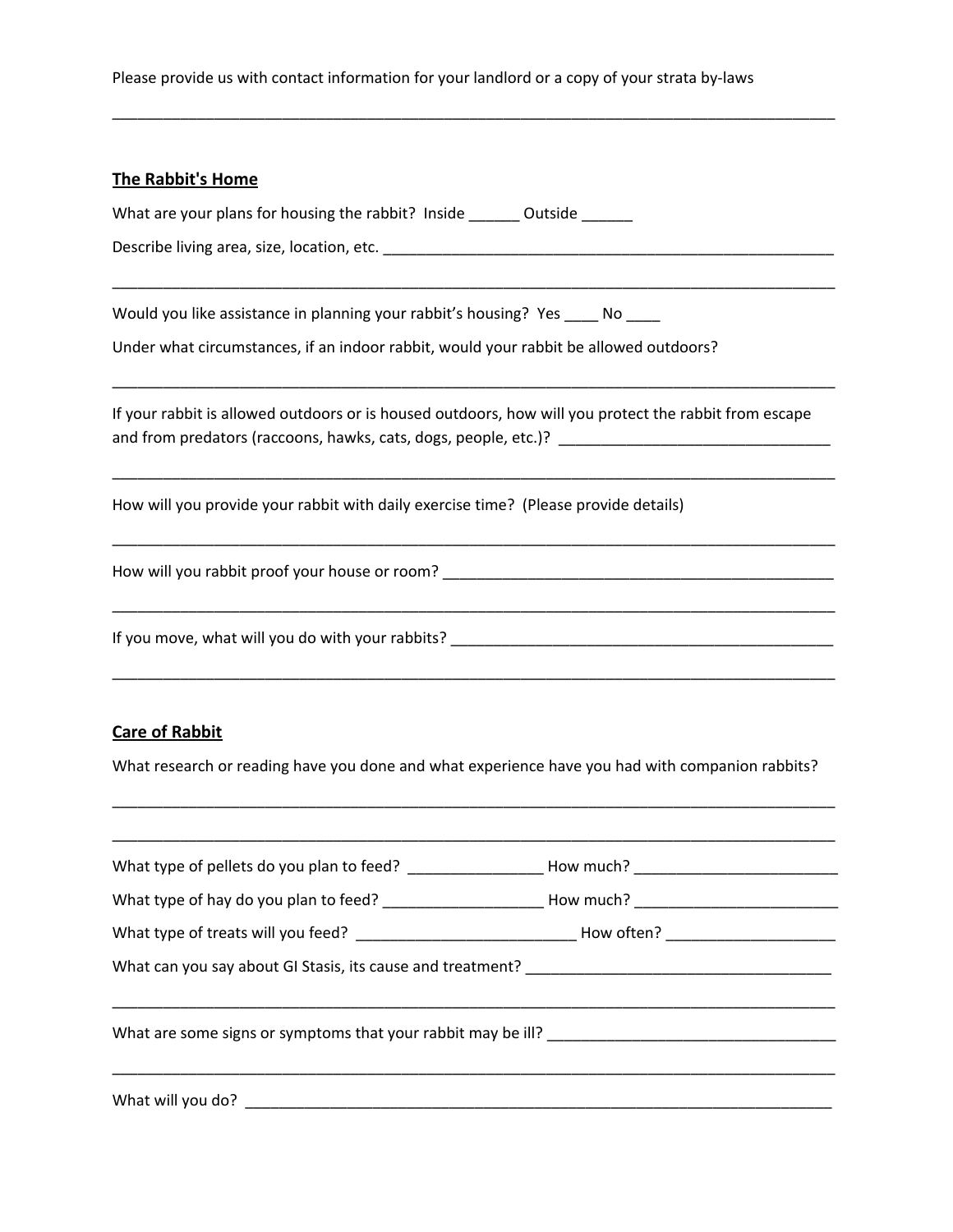| Are you interested in additional educational materials regarding rabbits? Yes ________ No _______                                                                   |  |  |  |
|---------------------------------------------------------------------------------------------------------------------------------------------------------------------|--|--|--|
| <b>Veterinary Care/Budget</b>                                                                                                                                       |  |  |  |
| What do you expect to spend on your rabbit per year?                                                                                                                |  |  |  |
| \$ ___________ Veterinary Care/Medications $\begin{array}{ccc} \xi & \hspace{1.5cm} \text{Food} & \hspace{1.5cm} \xi & \hspace{1.5cm} \text{Hay/Straw} \end{array}$ |  |  |  |
| $$$ ______________ Boarding $$$ _____________ Toys                                                                                                                  |  |  |  |
| May we contact your vet for a reference? Yes _________ No _______                                                                                                   |  |  |  |
|                                                                                                                                                                     |  |  |  |
|                                                                                                                                                                     |  |  |  |
| Does he/she have knowledge/experience treating rabbits? Yes ______ No ____                                                                                          |  |  |  |

## **Your Pets**

What animals have you owned in the past and what happened to them?

| <b>Breed</b> | How Long | What happened to them? |  |  |
|--------------|----------|------------------------|--|--|
|              |          |                        |  |  |
|              |          |                        |  |  |
|              |          |                        |  |  |
|              |          |                        |  |  |
|              |          |                        |  |  |
|              |          |                        |  |  |

| Do you have any other pets in your household? Yes | Nο |
|---------------------------------------------------|----|
| Have they had experience with rabbits? Yes<br>Nο  |    |

| Type | <b>Breed</b> | Age | Sex | Fixed (y/n) | How long? |
|------|--------------|-----|-----|-------------|-----------|
|      |              |     |     |             |           |
|      |              |     |     |             |           |
|      |              |     |     |             |           |
|      |              |     |     |             |           |
|      |              |     |     |             |           |
|      |              |     |     |             |           |

Are all of your animals up to date on their vaccines? Yes \_\_\_\_\_\_ No \_\_\_\_\_\_

If yes, what vaccines? \_\_\_\_\_\_\_\_\_\_\_\_\_\_\_\_\_\_\_\_\_ When was their last vaccine? \_\_\_\_\_\_\_\_\_\_\_\_\_\_\_\_\_\_\_\_